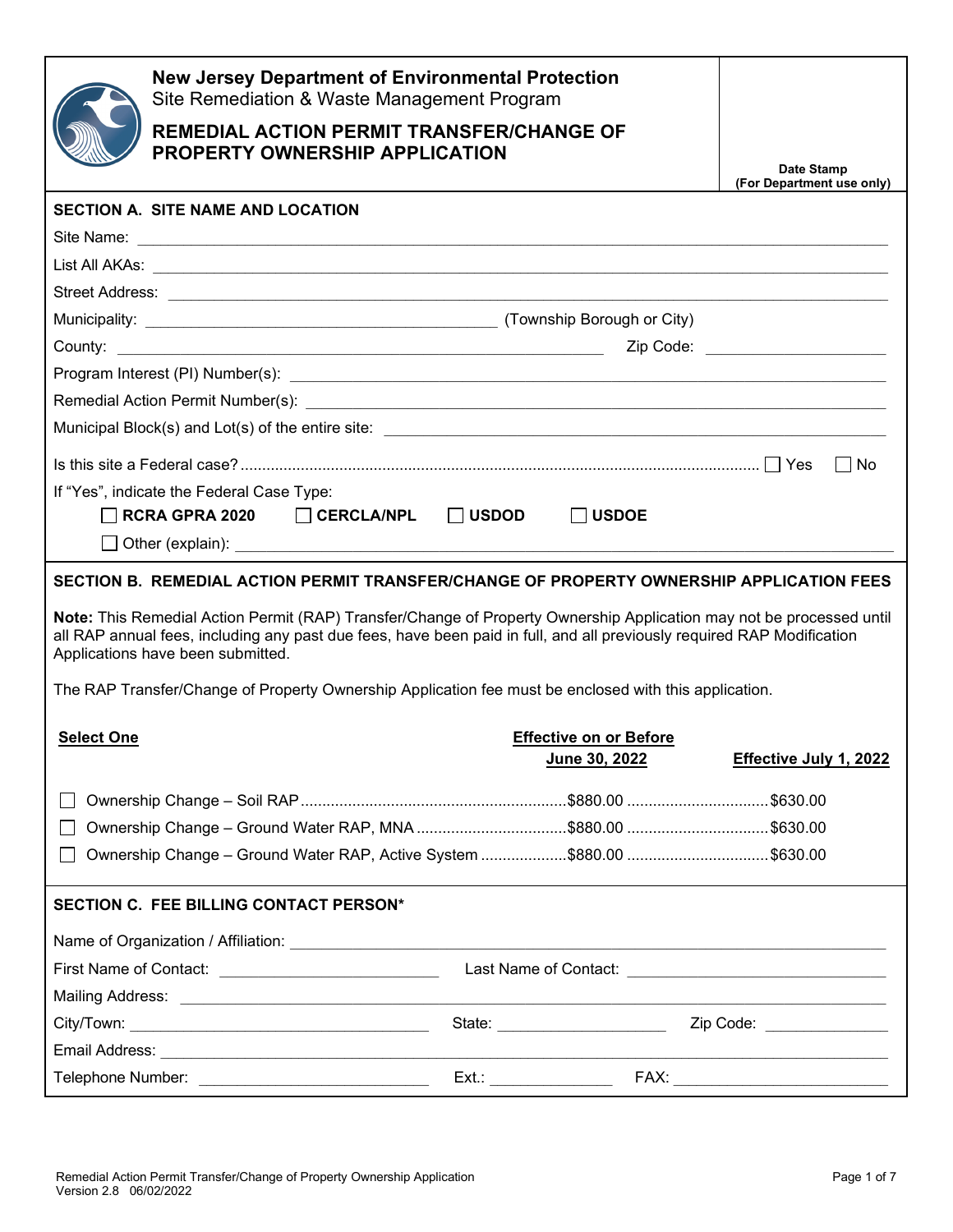| <b>SECTION D. FORMER PROPERTY OWNER</b>                                                                                                                                                                     |                                |                                                                                           |  |  |
|-------------------------------------------------------------------------------------------------------------------------------------------------------------------------------------------------------------|--------------------------------|-------------------------------------------------------------------------------------------|--|--|
|                                                                                                                                                                                                             |                                |                                                                                           |  |  |
| First Name of Contact: <u>[11] notice</u> and the set of Contact:                                                                                                                                           |                                |                                                                                           |  |  |
|                                                                                                                                                                                                             |                                |                                                                                           |  |  |
|                                                                                                                                                                                                             |                                |                                                                                           |  |  |
|                                                                                                                                                                                                             |                                |                                                                                           |  |  |
|                                                                                                                                                                                                             | State: _______________________ | Zip Code: 2000                                                                            |  |  |
|                                                                                                                                                                                                             |                                |                                                                                           |  |  |
| SECTION E. NEW/CURRENT PROPERTY OWNER – CO-PERMITTEE                                                                                                                                                        |                                |                                                                                           |  |  |
| Addendum for additional Owner of the Site has been completed.                                                                                                                                               |                                |                                                                                           |  |  |
|                                                                                                                                                                                                             |                                |                                                                                           |  |  |
| First Name of Contact: _______________________________                                                                                                                                                      |                                |                                                                                           |  |  |
|                                                                                                                                                                                                             |                                |                                                                                           |  |  |
|                                                                                                                                                                                                             |                                | the control of the control of the control of the control of the control of the control of |  |  |
|                                                                                                                                                                                                             |                                |                                                                                           |  |  |
|                                                                                                                                                                                                             | State: _______________________ | Zip Code: ________________                                                                |  |  |
|                                                                                                                                                                                                             |                                |                                                                                           |  |  |
| Provide the date of the sale or transfer of the property: ______________________                                                                                                                            |                                |                                                                                           |  |  |
| □ Check the box if the new/current owner is the Primary Contact for Permit Compliance                                                                                                                       |                                |                                                                                           |  |  |
|                                                                                                                                                                                                             |                                |                                                                                           |  |  |
| <b>SECTION F. ATTACHED DOCUMENTS</b>                                                                                                                                                                        |                                |                                                                                           |  |  |
| Attach the following documents: (Check all that apply)                                                                                                                                                      |                                |                                                                                           |  |  |
| Note: All electronic copies should be provided in Adobe PDF file format on a compact disc (CD).                                                                                                             |                                |                                                                                           |  |  |
| Hard copy and electronic copy of the RAP Transfer/Change of Property Ownership Application using the current<br>form on the NJDEP Website.                                                                  |                                |                                                                                           |  |  |
| Electronic copy of the completed Remediation Cost Review and RFS/FA Form with a detailed cost estimate, if<br>applicable, including:                                                                        |                                |                                                                                           |  |  |
| Only Check One:                                                                                                                                                                                             |                                |                                                                                           |  |  |
| <b>Original</b> Financial Assurance mechanism (hard copy), including any Amendments, attached.                                                                                                              |                                |                                                                                           |  |  |
| Date the original Financial Assurance mechanism was submitted to the NJDEP:                                                                                                                                 |                                |                                                                                           |  |  |
| An electronic copy of the Remediation Funding Source (RFS) mechanism if using an existing RFS<br>mechanism as the Financial Assurance, and the amendment to conform to the Financial Assurance format.      |                                |                                                                                           |  |  |
| Electronic copy of the homeowner or condominium association's annual budget that includes funds for the<br>operation, maintenance, and monitoring of the engineering control(s) at the site, if applicable. |                                |                                                                                           |  |  |
| SECTION G. FINANCIAL ASSURANCE (to be completed for the new/current property owner)                                                                                                                         |                                |                                                                                           |  |  |
|                                                                                                                                                                                                             |                                | No                                                                                        |  |  |
| If "No", proceed to the next section.                                                                                                                                                                       |                                |                                                                                           |  |  |
|                                                                                                                                                                                                             |                                | $\Box$ No                                                                                 |  |  |
|                                                                                                                                                                                                             | $\Box$ No                      |                                                                                           |  |  |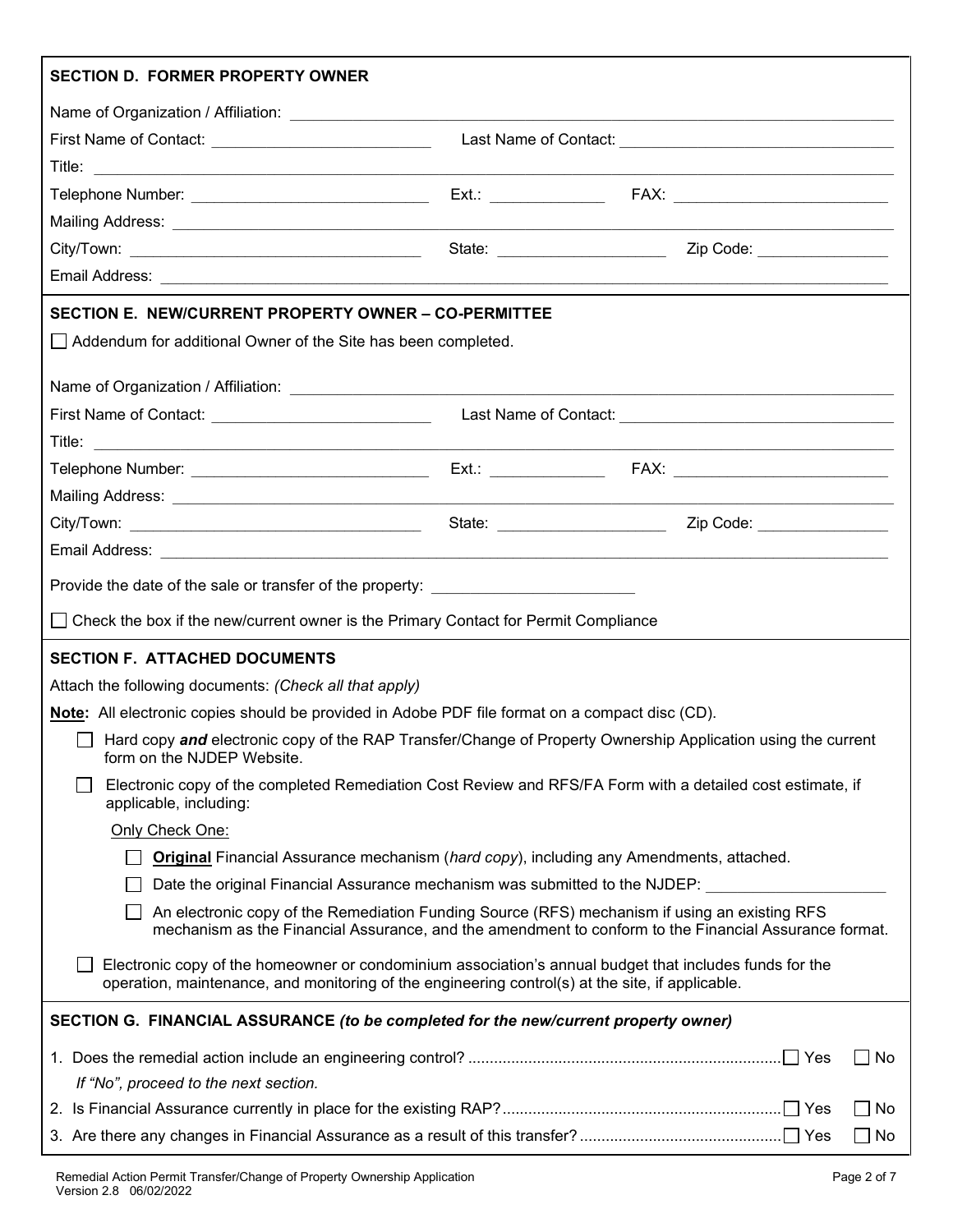| 4. Is the entity permittee exempt from establishing Financial Assurance                                                                                                                                                                                                                                                                                                                                                                                                                                                                                                                                                                        |                             | No. |  |  |
|------------------------------------------------------------------------------------------------------------------------------------------------------------------------------------------------------------------------------------------------------------------------------------------------------------------------------------------------------------------------------------------------------------------------------------------------------------------------------------------------------------------------------------------------------------------------------------------------------------------------------------------------|-----------------------------|-----|--|--|
| If "Yes", check the exemption(s) that applies:<br>Government entity (e.g., departments, agencies, and public universities)<br>A person not liable pursuant to the Spill Act that purchased contaminated property before May 7, 2009<br>A person that conducted remediation at their primary or secondary residence<br>Owner or operator of a child care center<br>Public school, private school, or charter school<br>Owner or operator of a small business responsible for conducting remediation at the location of the site                                                                                                                 |                             |     |  |  |
| If the permittee is exempt, proceed to the next section.                                                                                                                                                                                                                                                                                                                                                                                                                                                                                                                                                                                       |                             |     |  |  |
| 5. Is the current owner of the site either a homeowner association or a condominium association                                                                                                                                                                                                                                                                                                                                                                                                                                                                                                                                                |                             | No. |  |  |
| If "Yes", and the association is identified in Section E of this RAP Application, an electronic copy of<br>the association's annual budget that includes funds for the operation, maintenance, and monitoring of<br>the engineering control(s) at the site should be attached as indicated in Section F above.                                                                                                                                                                                                                                                                                                                                 |                             |     |  |  |
| 6. Identify the estimated cost of the operation, maintenance, and monitoring of the                                                                                                                                                                                                                                                                                                                                                                                                                                                                                                                                                            |                             |     |  |  |
|                                                                                                                                                                                                                                                                                                                                                                                                                                                                                                                                                                                                                                                |                             |     |  |  |
| As indicated in Section F above, an electronic copy of the completed Remediation Cost Review and RFS/FA Form<br>should be attached. Also, please be sure to provide one of the following as indicated in Section F above: attach the<br>original Financial Assurance mechanism (hard copy), including any Amendments, to the RAP Transfer/Change of<br>Property Ownership Application; the date the original Financial Assurance mechanism was submitted to the NJDEP; or<br>an electronic copy of the existing RFS mechanism that is being used as the Financial Assurance and the amendment to<br>conform to the Financial Assurance format. |                             |     |  |  |
| 8. What is the Financial Assurance Mechanism? (check all that apply)                                                                                                                                                                                                                                                                                                                                                                                                                                                                                                                                                                           |                             |     |  |  |
| <b>Remediation Trust Fund</b><br>$\Box$ Line of Credit<br><b>Surety Bond</b><br><b>Environmental Insurance Policy</b><br>□ Letter of Credit                                                                                                                                                                                                                                                                                                                                                                                                                                                                                                    |                             |     |  |  |
| 9. Contact information at the financial institution for the Financial Assurance:                                                                                                                                                                                                                                                                                                                                                                                                                                                                                                                                                               |                             |     |  |  |
| Financial Institution:                                                                                                                                                                                                                                                                                                                                                                                                                                                                                                                                                                                                                         |                             |     |  |  |
| First Name of Contact: _______________________________                                                                                                                                                                                                                                                                                                                                                                                                                                                                                                                                                                                         |                             |     |  |  |
|                                                                                                                                                                                                                                                                                                                                                                                                                                                                                                                                                                                                                                                |                             |     |  |  |
| State: ________________________                                                                                                                                                                                                                                                                                                                                                                                                                                                                                                                                                                                                                | Zip Code: _________________ |     |  |  |
| the control of the control of the control of the control of the control of the control of                                                                                                                                                                                                                                                                                                                                                                                                                                                                                                                                                      |                             |     |  |  |
|                                                                                                                                                                                                                                                                                                                                                                                                                                                                                                                                                                                                                                                |                             |     |  |  |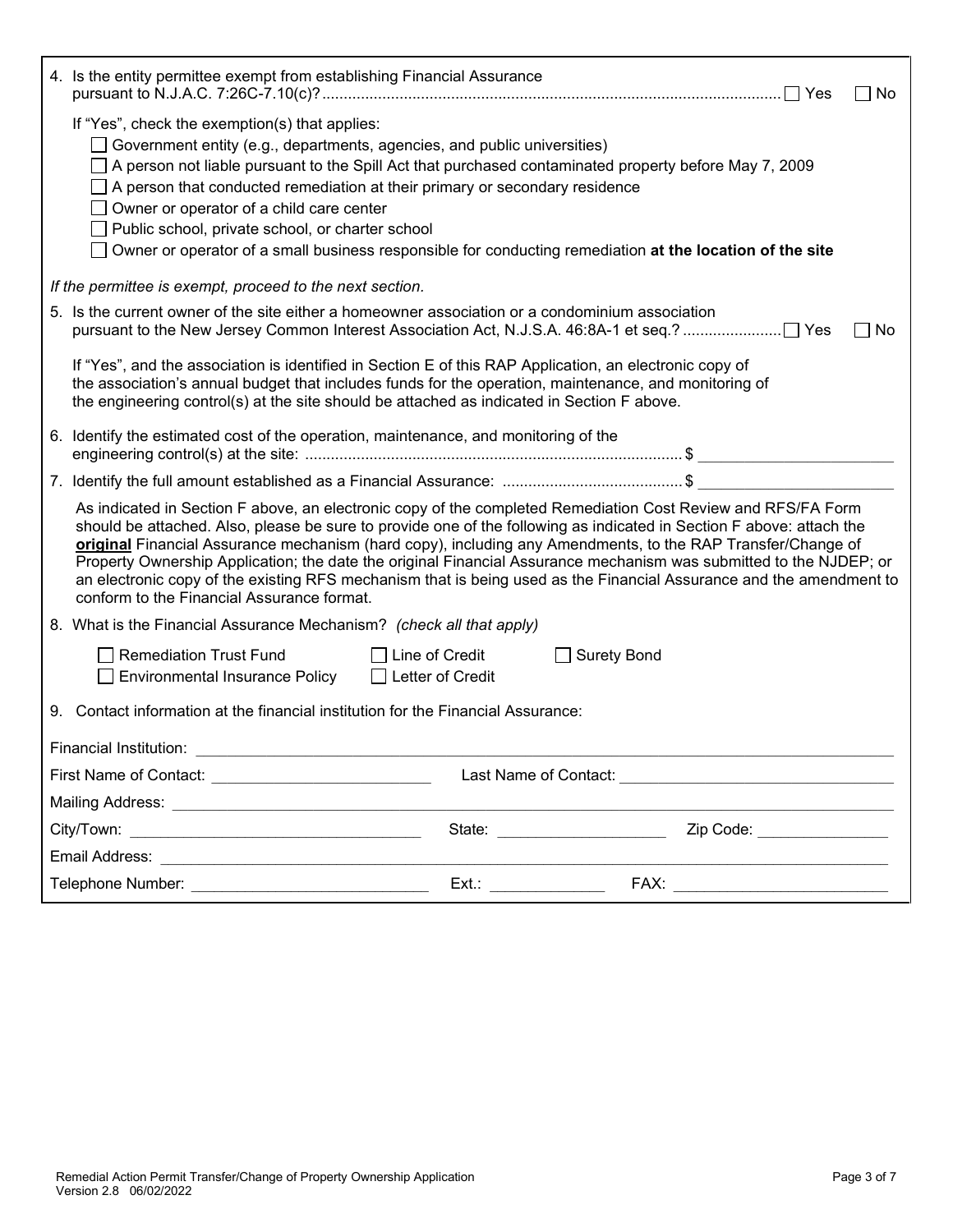#### **SECTION H. OTHER INFORMATION PROVIDED**

List any other pertinent information to support the RAP Transfer/Change of Property Ownership Application.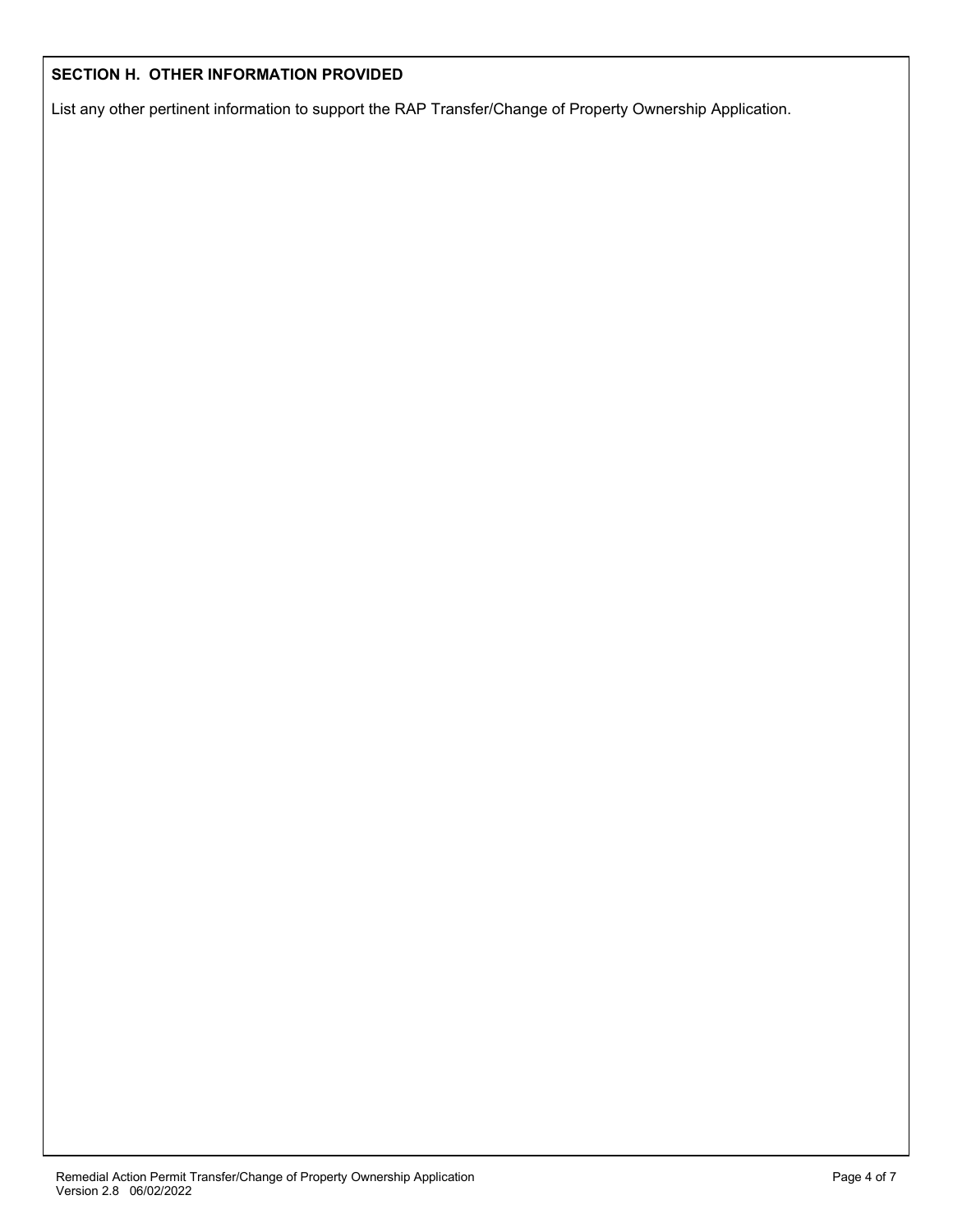| Full Legal Name of the Person Responsible for Conducting the Remediation:                                             | SECTION I. PERSON RESPONSIBLE FOR CONDUCTING THE REMEDIATION INFORMATION AND CERTIFICATION                                                                                                                                                                                                                                                                                                                                                                                                                                                                                                                                                                                                                                                                               |
|-----------------------------------------------------------------------------------------------------------------------|--------------------------------------------------------------------------------------------------------------------------------------------------------------------------------------------------------------------------------------------------------------------------------------------------------------------------------------------------------------------------------------------------------------------------------------------------------------------------------------------------------------------------------------------------------------------------------------------------------------------------------------------------------------------------------------------------------------------------------------------------------------------------|
| Representative First Name: _________________________________                                                          |                                                                                                                                                                                                                                                                                                                                                                                                                                                                                                                                                                                                                                                                                                                                                                          |
|                                                                                                                       |                                                                                                                                                                                                                                                                                                                                                                                                                                                                                                                                                                                                                                                                                                                                                                          |
|                                                                                                                       |                                                                                                                                                                                                                                                                                                                                                                                                                                                                                                                                                                                                                                                                                                                                                                          |
|                                                                                                                       |                                                                                                                                                                                                                                                                                                                                                                                                                                                                                                                                                                                                                                                                                                                                                                          |
|                                                                                                                       | Zip Code: ________________________                                                                                                                                                                                                                                                                                                                                                                                                                                                                                                                                                                                                                                                                                                                                       |
|                                                                                                                       |                                                                                                                                                                                                                                                                                                                                                                                                                                                                                                                                                                                                                                                                                                                                                                          |
|                                                                                                                       | This certification shall be signed by the person responsible for conducting the remediation who is submitting this notification<br>in accordance with Administrative Requirements for the Remediation of Contaminated Sites rule at N.J.A.C. 7:26C-1.5(a).                                                                                                                                                                                                                                                                                                                                                                                                                                                                                                               |
| aware that if I knowingly direct or authorize the violation of any statute, I am personally liable for the penalties. | I certify under penalty of law that I have personally examined and am familiar with the information submitted herein,<br>including all attached documents, and that based on my inquiry of those individuals immediately responsible for obtaining<br>the information, to the best of my knowledge, I believe that the submitted information is true, accurate and complete. I am<br>aware that there are significant civil penalties for knowingly submitting false, inaccurate or incomplete information and that I<br>am committing a crime of the fourth degree if I make a written false statement which I do not believe to be true. I am also                                                                                                                     |
|                                                                                                                       |                                                                                                                                                                                                                                                                                                                                                                                                                                                                                                                                                                                                                                                                                                                                                                          |
|                                                                                                                       |                                                                                                                                                                                                                                                                                                                                                                                                                                                                                                                                                                                                                                                                                                                                                                          |
|                                                                                                                       |                                                                                                                                                                                                                                                                                                                                                                                                                                                                                                                                                                                                                                                                                                                                                                          |
|                                                                                                                       | Ext:                                                                                                                                                                                                                                                                                                                                                                                                                                                                                                                                                                                                                                                                                                                                                                     |
| <b>Mailing Address:</b>                                                                                               |                                                                                                                                                                                                                                                                                                                                                                                                                                                                                                                                                                                                                                                                                                                                                                          |
|                                                                                                                       | Zip Code: <u>_____________________</u>                                                                                                                                                                                                                                                                                                                                                                                                                                                                                                                                                                                                                                                                                                                                   |
|                                                                                                                       |                                                                                                                                                                                                                                                                                                                                                                                                                                                                                                                                                                                                                                                                                                                                                                          |
| with Administrative Requirements for the Remediation of Contaminated Sites rule at N.J.A.C. 7:26C-1.5(a).             | This certification shall be signed by the person who formerly owned the site and is submitting this notification in accordance<br>I certify under penalty of law that I have personally examined and am familiar with the information submitted herein,<br>including all attached documents, and that based on my inquiry of those individuals immediately responsible for obtaining                                                                                                                                                                                                                                                                                                                                                                                     |
| liable for the penalties.                                                                                             | the information, to the best of my knowledge, I believe that the submitted information is true, accurate and complete. I have<br>provided a copy of the Remedial Action Permit and have made the new owner aware of the permit conditions and the<br>requirements to perform remedial action protectiveness certifications on a biennial basis and payment of annual Remedial<br>Action Permit fees. I am aware that there are significant civil penalties for knowingly submitting false, inaccurate or<br>incomplete information and that I am committing a crime of the fourth degree if I make a written false statement which I do<br>not believe to be true. I am also aware that if I knowingly direct or authorize the violation of any statute, I am personally |
|                                                                                                                       |                                                                                                                                                                                                                                                                                                                                                                                                                                                                                                                                                                                                                                                                                                                                                                          |
|                                                                                                                       |                                                                                                                                                                                                                                                                                                                                                                                                                                                                                                                                                                                                                                                                                                                                                                          |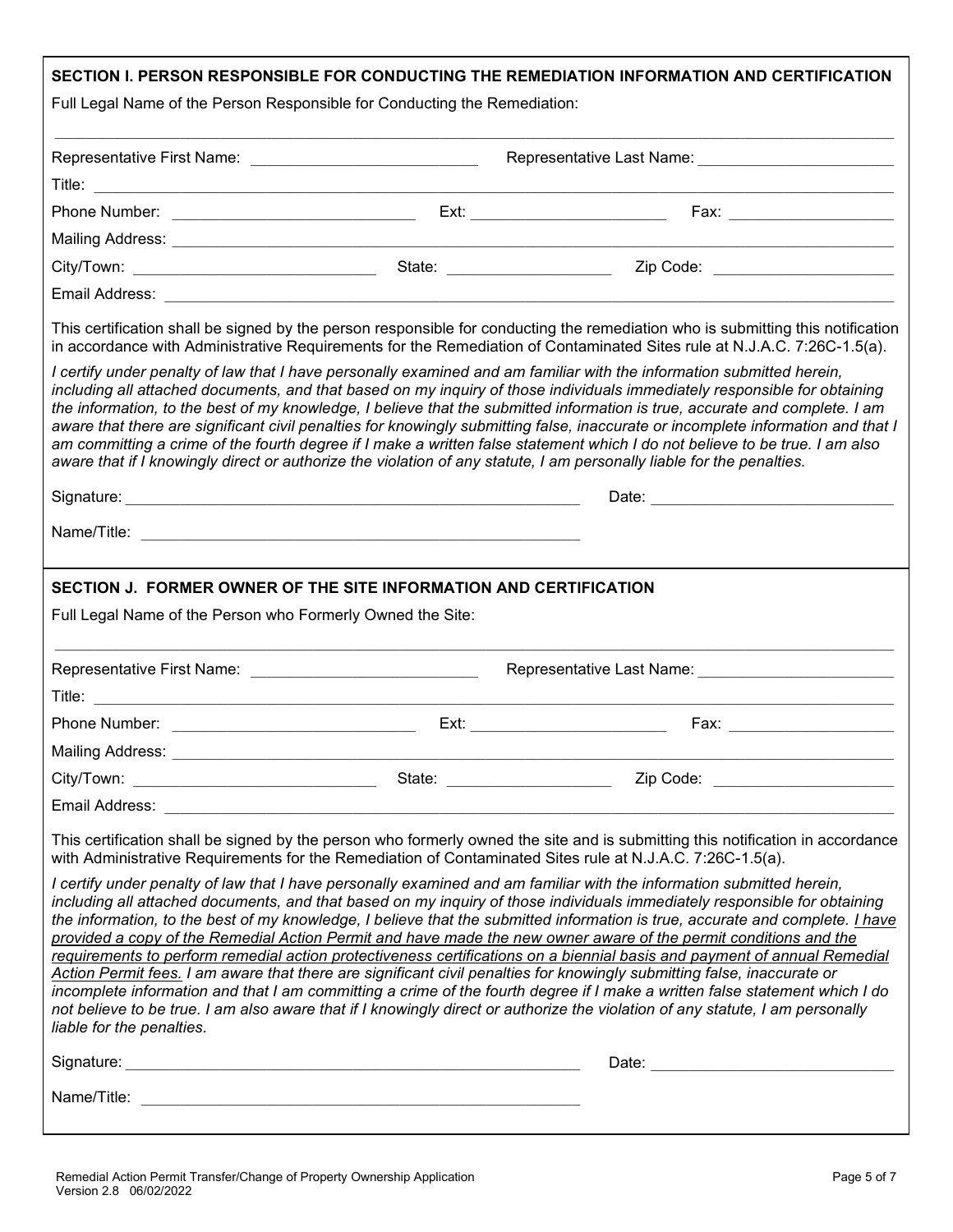| SECTION K. NEW/CURRENT OWNER OF THE SITE INFORMATION AND CERTIFICATION                                                                                                                                                                                                                                                                                                                                                                                                                                                                                                                                                                                                                                                                                                                                                                                                                                                                                                                                                                                                                                                                                                                                                                                                                                                                                                                                       |  |                                     |  |  |
|--------------------------------------------------------------------------------------------------------------------------------------------------------------------------------------------------------------------------------------------------------------------------------------------------------------------------------------------------------------------------------------------------------------------------------------------------------------------------------------------------------------------------------------------------------------------------------------------------------------------------------------------------------------------------------------------------------------------------------------------------------------------------------------------------------------------------------------------------------------------------------------------------------------------------------------------------------------------------------------------------------------------------------------------------------------------------------------------------------------------------------------------------------------------------------------------------------------------------------------------------------------------------------------------------------------------------------------------------------------------------------------------------------------|--|-------------------------------------|--|--|
| Full Legal Name of the person who owns the site: _______________________________                                                                                                                                                                                                                                                                                                                                                                                                                                                                                                                                                                                                                                                                                                                                                                                                                                                                                                                                                                                                                                                                                                                                                                                                                                                                                                                             |  |                                     |  |  |
|                                                                                                                                                                                                                                                                                                                                                                                                                                                                                                                                                                                                                                                                                                                                                                                                                                                                                                                                                                                                                                                                                                                                                                                                                                                                                                                                                                                                              |  |                                     |  |  |
|                                                                                                                                                                                                                                                                                                                                                                                                                                                                                                                                                                                                                                                                                                                                                                                                                                                                                                                                                                                                                                                                                                                                                                                                                                                                                                                                                                                                              |  |                                     |  |  |
|                                                                                                                                                                                                                                                                                                                                                                                                                                                                                                                                                                                                                                                                                                                                                                                                                                                                                                                                                                                                                                                                                                                                                                                                                                                                                                                                                                                                              |  | Fax: _________________________      |  |  |
|                                                                                                                                                                                                                                                                                                                                                                                                                                                                                                                                                                                                                                                                                                                                                                                                                                                                                                                                                                                                                                                                                                                                                                                                                                                                                                                                                                                                              |  |                                     |  |  |
|                                                                                                                                                                                                                                                                                                                                                                                                                                                                                                                                                                                                                                                                                                                                                                                                                                                                                                                                                                                                                                                                                                                                                                                                                                                                                                                                                                                                              |  | Zip Code: _________________________ |  |  |
|                                                                                                                                                                                                                                                                                                                                                                                                                                                                                                                                                                                                                                                                                                                                                                                                                                                                                                                                                                                                                                                                                                                                                                                                                                                                                                                                                                                                              |  |                                     |  |  |
| Email Address: 2008. 2009. 2009. 2009. 2010. 2010. 2010. 2010. 2010. 2010. 2010. 2010. 2010. 2010. 2010. 2010<br>This certification shall be signed by the person who owns the site and is submitting this notification in accordance with<br>Administrative Requirements for the Remediation of Contaminated Sites rule at N.J.A.C. 7:26C-1.5(a).<br>I certify under penalty of law that I have personally examined and am familiar with the information submitted herein, including<br>all attached documents, and that based on my inquiry of those individuals immediately responsible for obtaining the<br>information, to the best of my knowledge, I believe that the submitted information is true, accurate and complete. <i>I have</i><br>received a copy of the Remedial Action Permit and have been made aware of the permit conditions and the requirements to<br>perform remedial action protectiveness certifications on a biennial basis and payment of annual Remedial Action Permit fees. I<br>am aware that there are significant civil penalties for knowingly submitting false, inaccurate or incomplete information and that<br>I am committing a crime of the fourth degree if I make a written false statement which I do not believe to be true. I am also<br>aware that if I knowingly direct or authorize the violation of any statute, I am personally liable for the penalties. |  |                                     |  |  |
|                                                                                                                                                                                                                                                                                                                                                                                                                                                                                                                                                                                                                                                                                                                                                                                                                                                                                                                                                                                                                                                                                                                                                                                                                                                                                                                                                                                                              |  |                                     |  |  |
|                                                                                                                                                                                                                                                                                                                                                                                                                                                                                                                                                                                                                                                                                                                                                                                                                                                                                                                                                                                                                                                                                                                                                                                                                                                                                                                                                                                                              |  |                                     |  |  |

Completed forms should be sent to: Bureau of Case Assignment & Initial Notice Site Remediation and Waste Management Program NJ Department of Environmental Protection 401-05H PO Box 420 Trenton, NJ 08625-042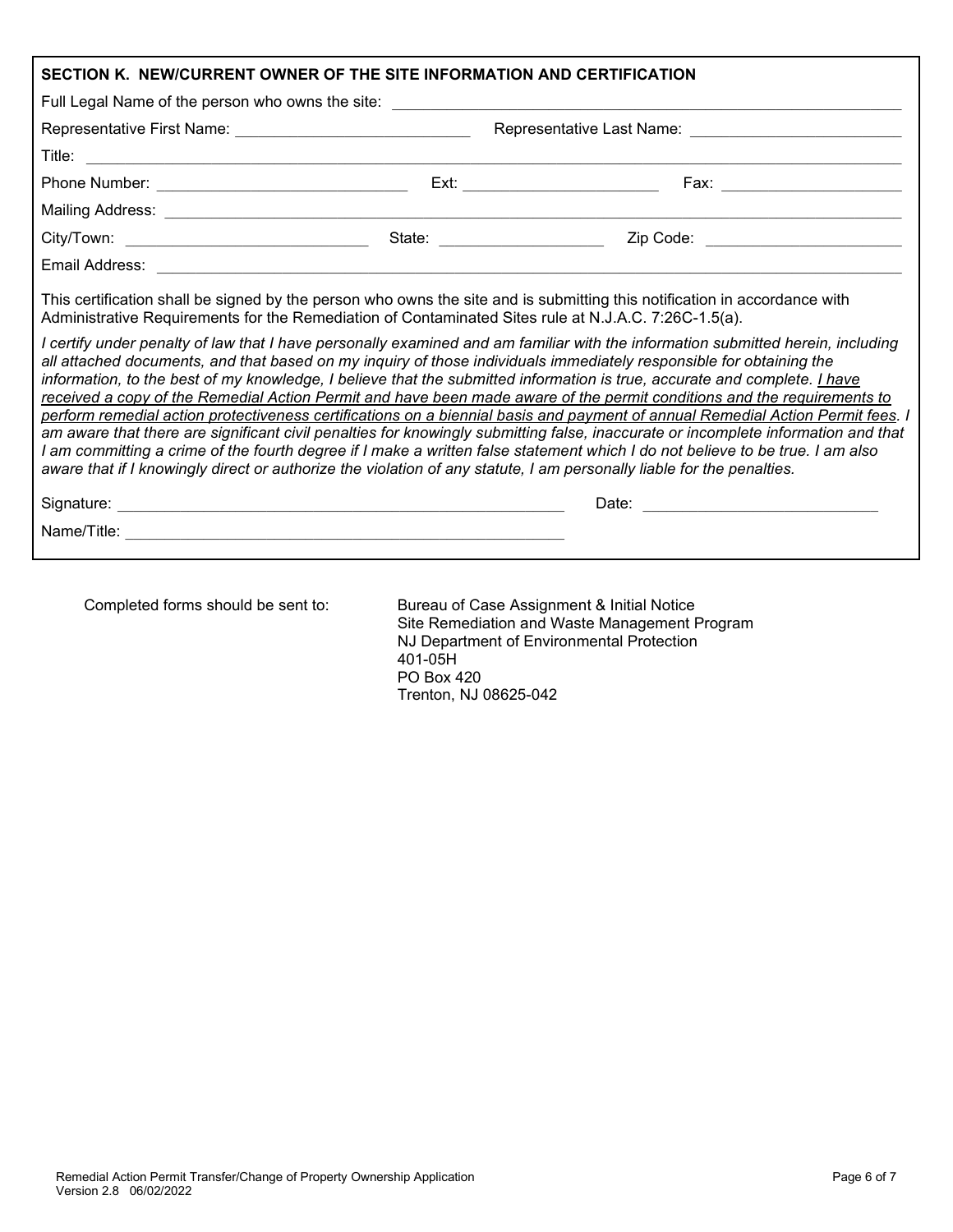|                                                                      |                                                                                                                  | SECTION L. LICENSED SITE REMEDIATION PROFESSIONAL INFORMATION AND STATEMENT                                                                                                          |                                                                                                                                                                                                                                                                                                                                                                                                                                                                                                                                                                                                                                                                                                                                                                                                                                                                                                                                                                                                                                                                                                                                                                                                           |
|----------------------------------------------------------------------|------------------------------------------------------------------------------------------------------------------|--------------------------------------------------------------------------------------------------------------------------------------------------------------------------------------|-----------------------------------------------------------------------------------------------------------------------------------------------------------------------------------------------------------------------------------------------------------------------------------------------------------------------------------------------------------------------------------------------------------------------------------------------------------------------------------------------------------------------------------------------------------------------------------------------------------------------------------------------------------------------------------------------------------------------------------------------------------------------------------------------------------------------------------------------------------------------------------------------------------------------------------------------------------------------------------------------------------------------------------------------------------------------------------------------------------------------------------------------------------------------------------------------------------|
|                                                                      | LSRP ID Number: _____________________________                                                                    |                                                                                                                                                                                      |                                                                                                                                                                                                                                                                                                                                                                                                                                                                                                                                                                                                                                                                                                                                                                                                                                                                                                                                                                                                                                                                                                                                                                                                           |
|                                                                      |                                                                                                                  |                                                                                                                                                                                      |                                                                                                                                                                                                                                                                                                                                                                                                                                                                                                                                                                                                                                                                                                                                                                                                                                                                                                                                                                                                                                                                                                                                                                                                           |
|                                                                      |                                                                                                                  |                                                                                                                                                                                      |                                                                                                                                                                                                                                                                                                                                                                                                                                                                                                                                                                                                                                                                                                                                                                                                                                                                                                                                                                                                                                                                                                                                                                                                           |
|                                                                      |                                                                                                                  |                                                                                                                                                                                      |                                                                                                                                                                                                                                                                                                                                                                                                                                                                                                                                                                                                                                                                                                                                                                                                                                                                                                                                                                                                                                                                                                                                                                                                           |
|                                                                      |                                                                                                                  |                                                                                                                                                                                      |                                                                                                                                                                                                                                                                                                                                                                                                                                                                                                                                                                                                                                                                                                                                                                                                                                                                                                                                                                                                                                                                                                                                                                                                           |
|                                                                      |                                                                                                                  |                                                                                                                                                                                      |                                                                                                                                                                                                                                                                                                                                                                                                                                                                                                                                                                                                                                                                                                                                                                                                                                                                                                                                                                                                                                                                                                                                                                                                           |
|                                                                      | N.J.S.A. 58:10B-1.3b(1) and (2).                                                                                 |                                                                                                                                                                                      | This statement shall be signed by the LSRP who is submitting this notification in accordance with N.J.S.A. 58:10C-14, and                                                                                                                                                                                                                                                                                                                                                                                                                                                                                                                                                                                                                                                                                                                                                                                                                                                                                                                                                                                                                                                                                 |
|                                                                      | reports related thereto.                                                                                         |                                                                                                                                                                                      | (1) I certify, as a Licensed Site Remediation Professional authorized pursuant to N.J.S.A. 58:10C-1 et seq. to conduct<br>business in New Jersey, that for the remediation described in this submission, and all attachments included in this<br>submission, I personally: Managed, supervised, or performed the remediation conducted at this site that is described in<br>this submission, and all attachments included in this submission; and/or periodically reviewed and evaluated the work<br>performed by other persons that forms the basis for the information in this submission; and/or completed the work of<br>another site remediation professional, licensed or not, after having: (1) reviewed all available documentation on which I<br>relied; (2) conducted a site visit and observed the then-current conditions and verified the status of as much of the work<br>as was reasonably observable; and (3)concluded, in the exercise of my independent professional judgment, that there<br>was sufficient information upon which to complete any additional phase of remediation and prepare workplans and                                                                            |
| $(2)$ I certify:<br>$\bullet$<br>$\bullet$<br>$\bullet$<br>$\bullet$ | requirements in N.J.S.A. 58:10C-14.c;<br>N.J.A.C. 7:26I; and<br>complete.<br>safety and the environment.         | That I have read this submission and all attachments to this submission;<br>remediation professionals provided in N.J.S.A. 58:10C-16;                                                | That in performing the professional services as the licensed site remediation professional for the entire site or<br>each area of concern, I adhered to the professional conduct standards and requirements governing licensed site<br>That the remediation conducted at the entire site or each area of concern, that is described in this submission and<br>all attachments to this submission, was conducted pursuant to and in compliance with the remediation<br>That the remediation described in this submission, and all attachments to this submission, was conducted<br>pursuant to and in compliance with the regulations of the Site Remediation Professional Licensing Board at<br>That the information contained in this submission and all attachments to this submission is true, accurate, and<br>(3) I certify, when this submission includes a response action outcome, that the entire site or each area of concern has<br>been remediated in compliance with all applicable statutes, rules, and regulations and is protective of public health and<br>(4) I certify that no other person is authorized or able to use any password, encryption method, or electronic signature that |
|                                                                      | the Board or the Department have provided to me.<br>(5) I certify that I understand and acknowledge that:<br>and | more than \$75,000 per day of violation, or by imprisonment, or both.<br>(6) I certify that I have read this certification prior to signing, certifying, and making this submission. | If I knowingly make a false statement, representation, or certification in any document or information I submit to<br>the Department I may be subject to civil and administrative enforcement pursuant to N.J.S.A. 58:10C-<br>17.a.1(a)through (f) by the Board, including but not limited to license suspension, revocation, or denial of renewal;<br>If I purposely, knowingly, or recklessly make a false statement, representation, or certification in any application,<br>form, record, document or other information submitted to the Department or required to be maintained pursuant to<br>the Site Remediation Reform Act, I shall be guilty, upon conviction, of a crime of the third degree and shall,<br>notwithstanding the provisions of subsection b. of N.J.S.2C:43-3, be subject to a fine of not less than \$5,000 nor                                                                                                                                                                                                                                                                                                                                                                 |
|                                                                      |                                                                                                                  |                                                                                                                                                                                      |                                                                                                                                                                                                                                                                                                                                                                                                                                                                                                                                                                                                                                                                                                                                                                                                                                                                                                                                                                                                                                                                                                                                                                                                           |
|                                                                      |                                                                                                                  |                                                                                                                                                                                      | Date: Date:                                                                                                                                                                                                                                                                                                                                                                                                                                                                                                                                                                                                                                                                                                                                                                                                                                                                                                                                                                                                                                                                                                                                                                                               |
|                                                                      | Company Name:                                                                                                    |                                                                                                                                                                                      |                                                                                                                                                                                                                                                                                                                                                                                                                                                                                                                                                                                                                                                                                                                                                                                                                                                                                                                                                                                                                                                                                                                                                                                                           |
|                                                                      |                                                                                                                  |                                                                                                                                                                                      |                                                                                                                                                                                                                                                                                                                                                                                                                                                                                                                                                                                                                                                                                                                                                                                                                                                                                                                                                                                                                                                                                                                                                                                                           |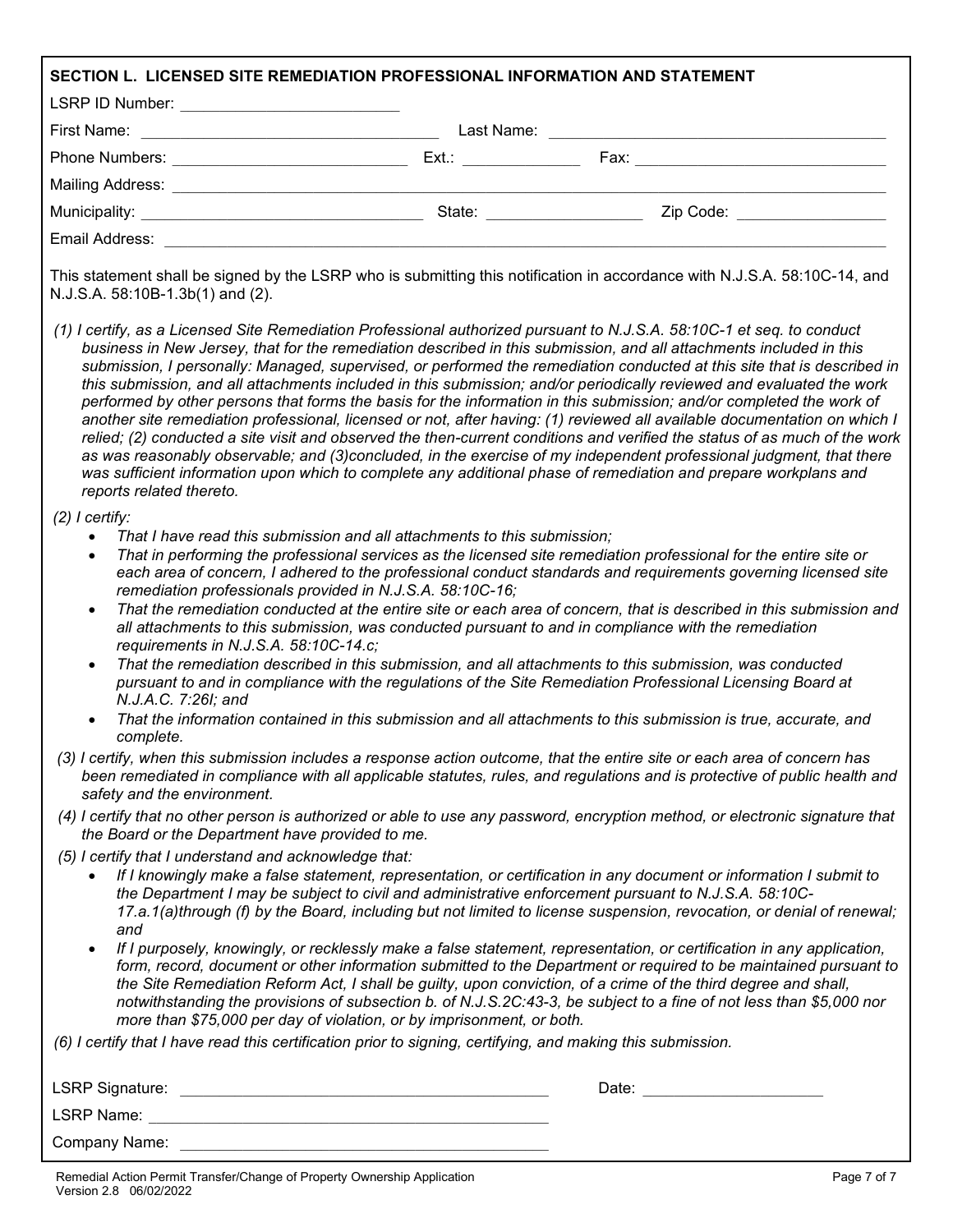### **ADDENDUM A**

# **Additional Persons Responsible For Conducting Remediation**

| ADDENDUM TO SECTION I. PERSON RESPONSIBLE FOR CONDUCTING THE REMEDIATION INFORMATION AND<br><b>CERTIFICATION</b>                                                                                                                                                                                                                                                                                                                                                                                                                                                                                                                                                                                                                                                              |                                                                                                       |
|-------------------------------------------------------------------------------------------------------------------------------------------------------------------------------------------------------------------------------------------------------------------------------------------------------------------------------------------------------------------------------------------------------------------------------------------------------------------------------------------------------------------------------------------------------------------------------------------------------------------------------------------------------------------------------------------------------------------------------------------------------------------------------|-------------------------------------------------------------------------------------------------------|
| Full Legal Name of the Person Responsible for Conducting the Remediation:                                                                                                                                                                                                                                                                                                                                                                                                                                                                                                                                                                                                                                                                                                     |                                                                                                       |
|                                                                                                                                                                                                                                                                                                                                                                                                                                                                                                                                                                                                                                                                                                                                                                               |                                                                                                       |
|                                                                                                                                                                                                                                                                                                                                                                                                                                                                                                                                                                                                                                                                                                                                                                               |                                                                                                       |
|                                                                                                                                                                                                                                                                                                                                                                                                                                                                                                                                                                                                                                                                                                                                                                               |                                                                                                       |
|                                                                                                                                                                                                                                                                                                                                                                                                                                                                                                                                                                                                                                                                                                                                                                               |                                                                                                       |
| State: _______________________                                                                                                                                                                                                                                                                                                                                                                                                                                                                                                                                                                                                                                                                                                                                                | Zip Code: National Code: National Code: National Code: National Code: National Code: National Code: N |
|                                                                                                                                                                                                                                                                                                                                                                                                                                                                                                                                                                                                                                                                                                                                                                               |                                                                                                       |
| This certification shall be signed by the person responsible for conducting the remediation who is submitting this notification<br>in accordance with Administrative Requirements for the Remediation of Contaminated Sites rule at N.J.A.C. 7:26C-1.5(a).                                                                                                                                                                                                                                                                                                                                                                                                                                                                                                                    |                                                                                                       |
| I certify under penalty of law that I have personally examined and am familiar with the information submitted herein,<br>including all attached documents, and that based on my inquiry of those individuals immediately responsible for obtaining<br>the information, to the best of my knowledge, I believe that the submitted information is true, accurate and complete. I am<br>aware that there are significant civil penalties for knowingly submitting false, inaccurate or incomplete information and that I<br>am committing a crime of the fourth degree if I make a written false statement which I do not believe to be true. I am also<br>aware that if I knowingly direct or authorize the violation of any statute, I am personally liable for the penalties. |                                                                                                       |
|                                                                                                                                                                                                                                                                                                                                                                                                                                                                                                                                                                                                                                                                                                                                                                               |                                                                                                       |
|                                                                                                                                                                                                                                                                                                                                                                                                                                                                                                                                                                                                                                                                                                                                                                               |                                                                                                       |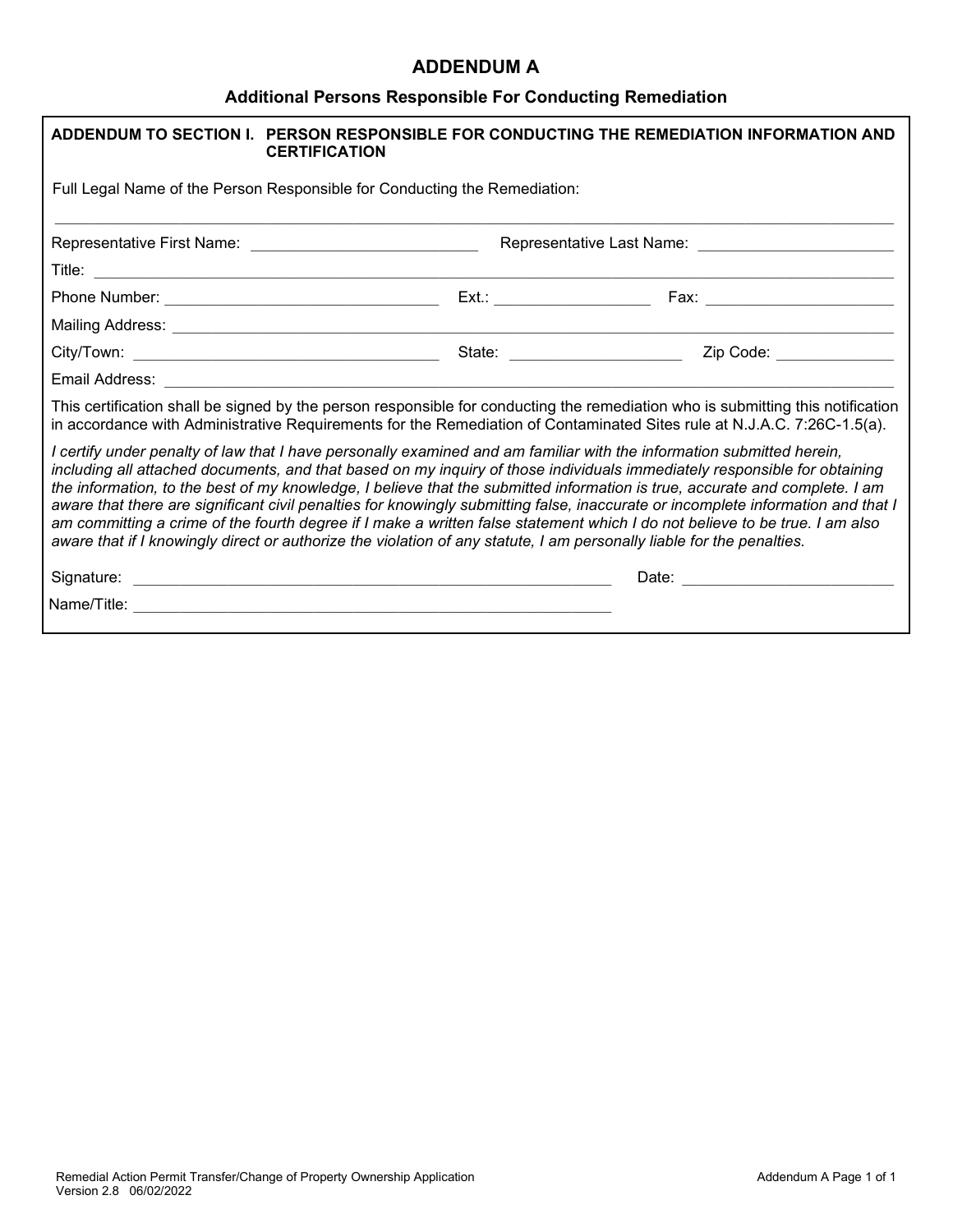#### **ADDENDUM B Additional Property Owners**

|    | ADDENDUM TO SECTION E. NEW/CURRENT PROPERTY OWNER - PROSPECTIVE CO-PERMITTEE                                                                                                                                                                                                                                                                                                                           |                       |               |                  |       |
|----|--------------------------------------------------------------------------------------------------------------------------------------------------------------------------------------------------------------------------------------------------------------------------------------------------------------------------------------------------------------------------------------------------------|-----------------------|---------------|------------------|-------|
|    |                                                                                                                                                                                                                                                                                                                                                                                                        |                       |               |                  |       |
|    |                                                                                                                                                                                                                                                                                                                                                                                                        |                       |               |                  |       |
|    |                                                                                                                                                                                                                                                                                                                                                                                                        |                       |               |                  |       |
|    |                                                                                                                                                                                                                                                                                                                                                                                                        |                       |               |                  |       |
|    |                                                                                                                                                                                                                                                                                                                                                                                                        |                       |               |                  |       |
|    |                                                                                                                                                                                                                                                                                                                                                                                                        |                       |               | State: Zip Code: |       |
|    |                                                                                                                                                                                                                                                                                                                                                                                                        |                       |               |                  |       |
|    | $\Box$ Check the box if the new/current owner is the Primary Contact for Permit Compliance                                                                                                                                                                                                                                                                                                             |                       |               |                  |       |
|    |                                                                                                                                                                                                                                                                                                                                                                                                        |                       |               |                  | No    |
|    | If "No", proceed to the next section.                                                                                                                                                                                                                                                                                                                                                                  |                       |               |                  |       |
|    |                                                                                                                                                                                                                                                                                                                                                                                                        |                       |               |                  | No    |
|    |                                                                                                                                                                                                                                                                                                                                                                                                        |                       |               |                  | No    |
|    | 4. Is the permittee identified in Addendum to Section E above exempt from establishing                                                                                                                                                                                                                                                                                                                 |                       |               |                  | l INo |
|    | If "Yes", check the exemption(s) that applies, then proceed to the next section:                                                                                                                                                                                                                                                                                                                       |                       |               |                  |       |
|    | $\Box$ Government entity (e.g., departments, agencies, and public universities)                                                                                                                                                                                                                                                                                                                        |                       |               |                  |       |
|    | A person not liable pursuant to the Spill Act that purchased contaminated property before May 7, 2009                                                                                                                                                                                                                                                                                                  |                       |               |                  |       |
|    | A person that conducted remediation at their primary or secondary residence                                                                                                                                                                                                                                                                                                                            |                       |               |                  |       |
|    | $\Box$ Owner or operator of a child care center<br>Public school, private school, or charter school                                                                                                                                                                                                                                                                                                    |                       |               |                  |       |
|    | Owner or operator of a small business responsible for conducting remediation at the location of the site                                                                                                                                                                                                                                                                                               |                       |               |                  |       |
|    | If the permittee identified in Section E is exempt, proceed to the next section.                                                                                                                                                                                                                                                                                                                       |                       |               |                  |       |
| 5. | Do you represent a homeowner association or a condominium association pursuant to the                                                                                                                                                                                                                                                                                                                  |                       |               |                  | ∣ ∣No |
|    | If "Yes", and the association is identified in Section E of this RAP Application, an electronic copy of the association's                                                                                                                                                                                                                                                                              |                       |               |                  |       |
|    | annual budget that includes funds for the operation, maintenance, and monitoring of the engineering control(s) at the<br>site should be attached as indicated in Section F above.                                                                                                                                                                                                                      |                       |               |                  |       |
|    | 6. Identify the estimated cost of the operation, maintenance, and monitoring of the                                                                                                                                                                                                                                                                                                                    |                       |               |                  |       |
|    |                                                                                                                                                                                                                                                                                                                                                                                                        |                       |               |                  |       |
|    | As indicated in Section F above, an electronic copy of the completed Remediation Cost Review and RFS/FA Form                                                                                                                                                                                                                                                                                           |                       |               |                  |       |
|    | should be attached. Also, please be sure to provide one of the following as indicated in Section F above: attach the                                                                                                                                                                                                                                                                                   |                       |               |                  |       |
|    | original Financial Assurance mechanism (hard copy), including any Amendments, to the RAP Transfer/Change of<br>Property Ownership Application; the date the original Financial Assurance mechanism was submitted to the NJDEP; or<br>an electronic copy of the existing RFS mechanism that is being used as the Financial Assurance and the amendment to<br>conform to the Financial Assurance format. |                       |               |                  |       |
|    | 8. What is the Financial Assurance Mechanism? (check all that apply)                                                                                                                                                                                                                                                                                                                                   |                       |               |                  |       |
|    | $\Box$ Remediation Trust Fund                                                                                                                                                                                                                                                                                                                                                                          | $\Box$ Line of Credit | □ Surety Bond |                  |       |
|    | <b>Environmental Insurance Policy</b>                                                                                                                                                                                                                                                                                                                                                                  | Letter of Credit      |               |                  |       |